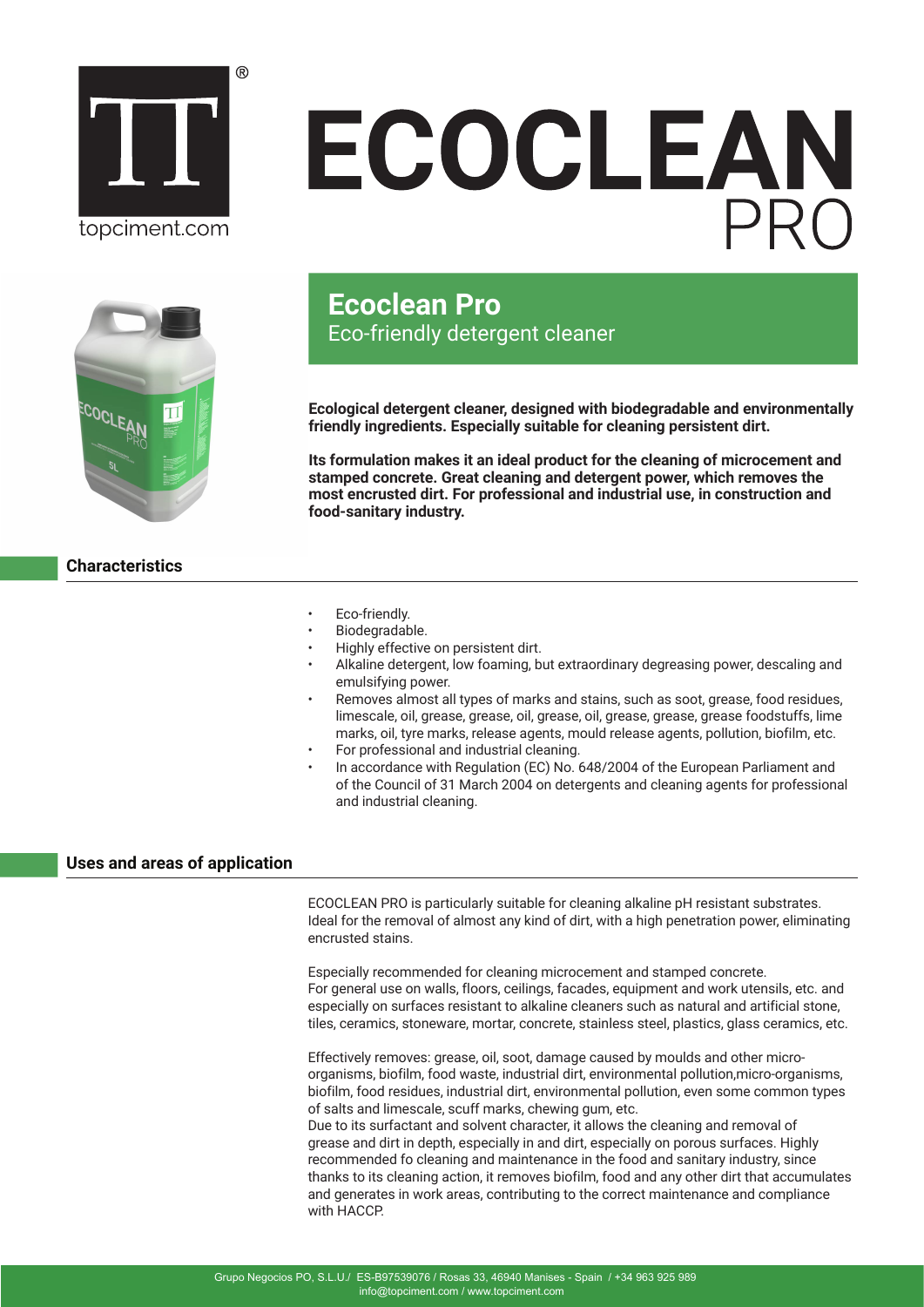It can be applied from pure to diluted 1:10 with water, depending on the type of surface and the degree of dirt to be removed. The more concentrated, the faster and more powerful the action.

In general industry, garages, workshops, food industry, construction and restoration work, car parks, machinery, trains, large surfaces, warehouses, fish markets, wine cellars, airports, leisure centres, bars and restaurants, hotels, kitchens, hospitals, etc. After application, the treated surface should be rinsed with water to remove the remains of the product.

Thanks to its low foaming power, it can be used with industrial machines such as floor scrubbers.

### **Consumption**

Its pure consumption is approximately  $166-250$  mL/m<sup>2</sup> of product; diluted 1:5 in water 33-50 mL/m<sup>2</sup>; and diluted 1:10 in water 16-25 mL/m<sup>2</sup>, depending on the degree of dirt, the type of substrate and absorption.

# **Technical data**

- Colour: yellow
- Appearance: clear liquid.
- Density: 1,05 ±0,02 g/cm3
- pH: 11-13
- Diluent: water

### **Characteristics**

- ECOCLEAN PRO is a concentrated alkaline detergent cleaner based on special alcohols and surfactants, free of EDTA, chlorine, phosphates and ammonia.
- Water soluble.

## **Application**

#### **In Microcement:**

It can be applied from pure to diluted 1:10 in water. Spray the product directly onto the surface to be treated, leaving it to act for a few seconds. Afterwards, wipe with a cloth and rinse.

Important: before using ECOCLEAN PRO, wait at least two weeks after the application of the varnish Topsealer WT One Coat or Topsealer WT Quick Dry to ensure that it cures correctly and to avoid damaging the surface.

#### **On Stamped Concrete:**

The application is carried out in concentrate and/or dilution with the help of a synthetic bristle brush, sprayer, sponge or by means of suitable cleaning equipment resistant to alkaline solutions. It can be applied from pure to diluted 1:10 in water, depending on the degree of surface affection and the type of support material.

It is recommended to brush the treated areas to facilitate the action of the cleaner. Leave to act for 5 to 15 minutes to achieve a deep cleaning. Rinse with water before the product